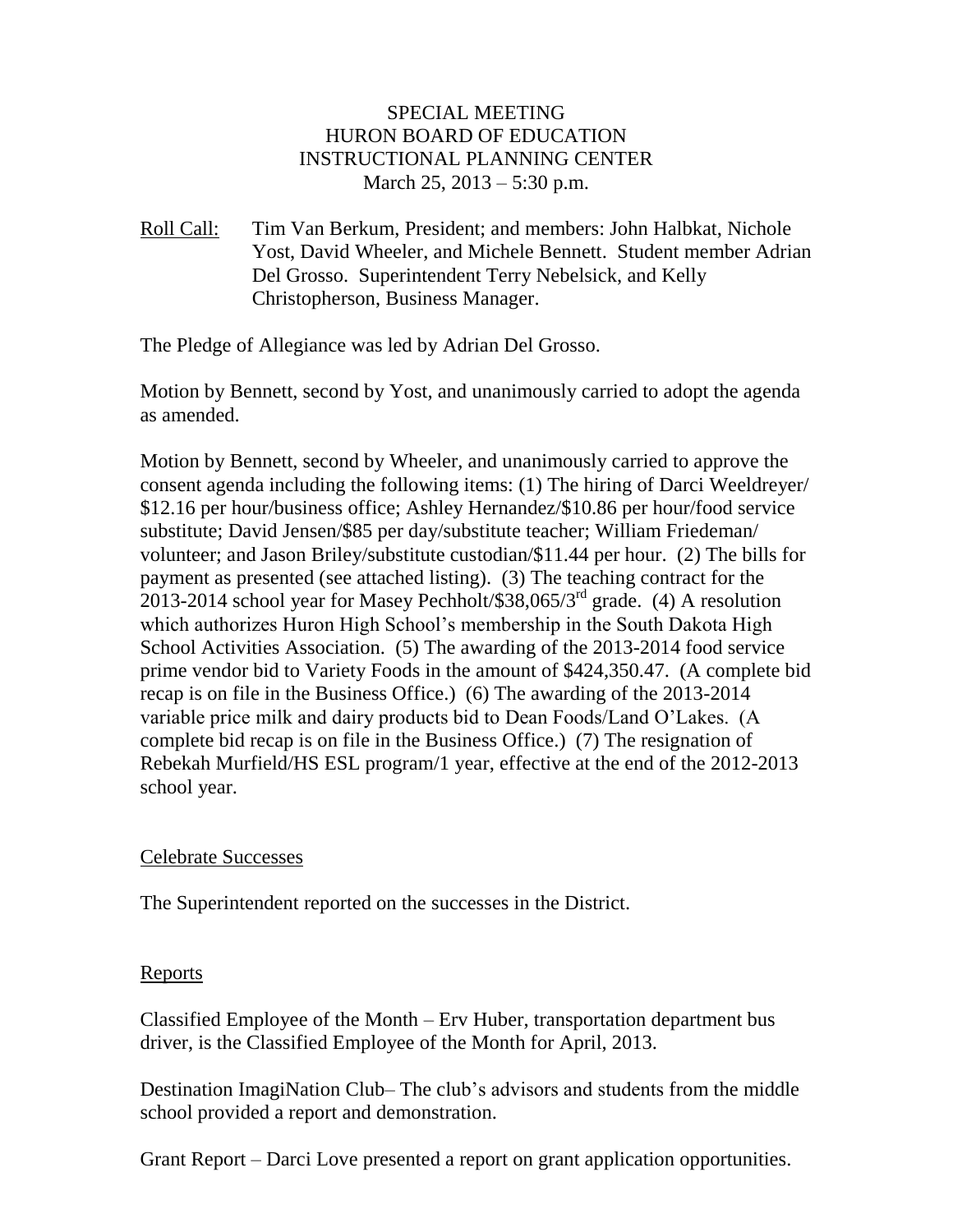Dakota STEP Report – Cindy Niederbaumer reported on Dakota STEP testing.

LAN Report – Tim Van Berkum reported on the Legislative Session.

K.I.D.S. First Committee – Arnie Claeys reported on the recent work of the K.I.D.S. First committee that is working to promote the general obligation bonds that will be voted on April 9, 2013.

Superintendent's Report – Terry Nebelsick presented the Superintendent's report.

Dates to Remember – March 29 is Good Friday and there is not any school. April 1 is Easter Monday and there is not any school. April 8 is the first negotiations session. April 9 is the combined city/school election and the bond election. April 10 is an early release day. May 8 is the Employee Recognition Banquet. May 15 is Baccalaureate in the Huron Arena. May 19 is graduation in the Huron Arena. May 20 is 8th grade promotion. May 21 is the last day of school for students. May 22 is teacher checkout day. May 27 is Memorial Day.

#### **Old Business**

The Board postponed review of Section C of Board Policy.

Motion by Halbkat, second by Wheeler, and unanimously carried to approve the Destination ImagiNation Club at the middle school and establish a Trust and Agency account for the club. The motion also directs the Superintendent and Business Manager to work with the Middle School Principal to find a way to cover \$390 of expenses this first year for the club to attend their first State competition.

#### New Business

Motion by Bennett, second by Yost, and unanimously carried to approve submitting grant applications to the United Way Heartland Region, SD Department of Education for supplemental school improvement funds, USDA Fresh Fruit and Vegetable Program, and Safe Routes to School.

Motion by Halbkat, second by Bennett, and unanimously carried to approve a reduction in force and notify Mark Peiffer his teaching contract for 2013-2014 will be reduced from full-time to 67 percent.

Motion by Yost, second by Bennett, and unanimously carried to approve the nonrenewal of Victoria Erwin's teaching contract for 2013-2014.